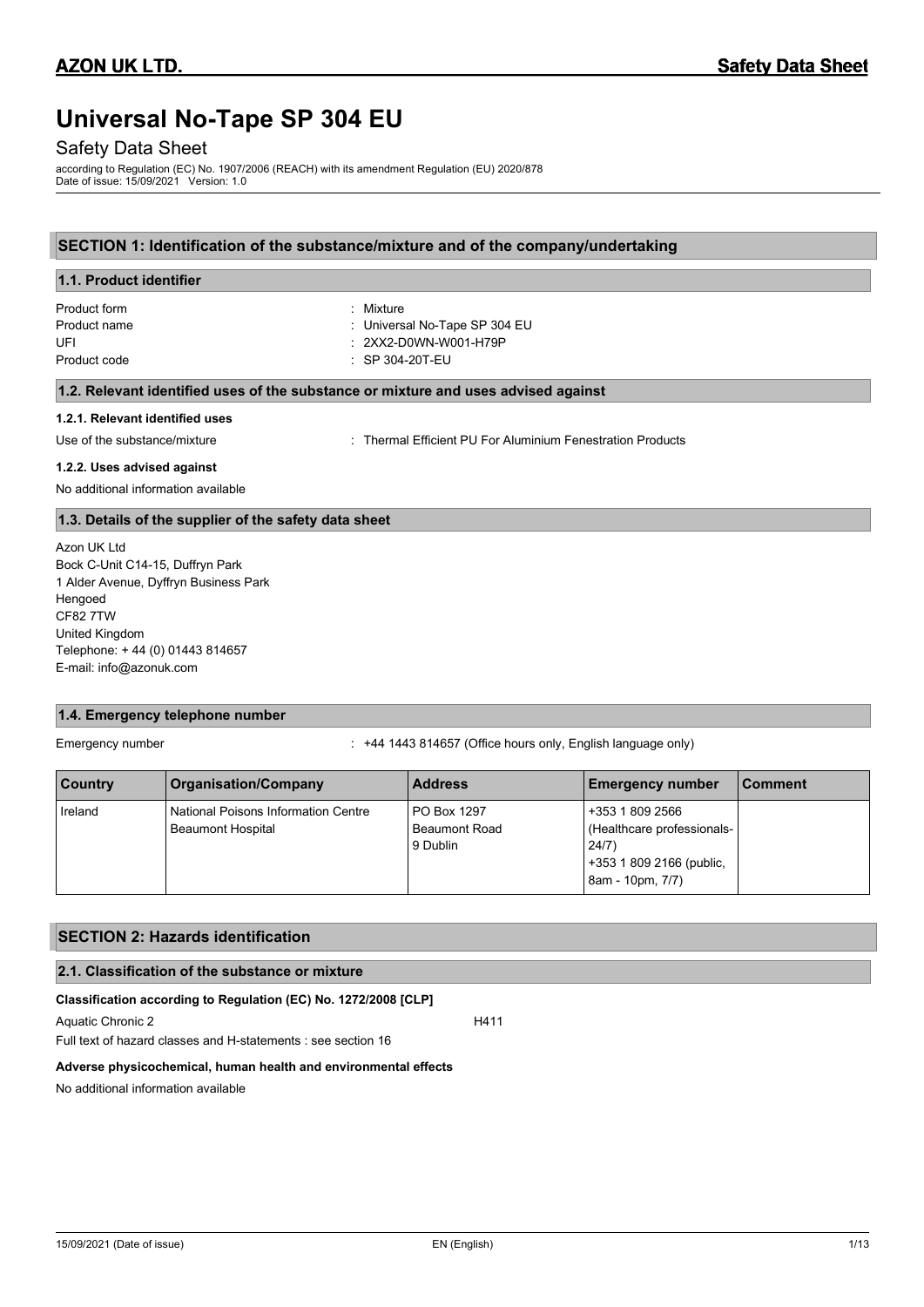# **2.2. Label elements**

# **Labelling according to Regulation (EC) No. 1272/2008 [CLP]**

| Hazard pictograms (CLP)        | GHS09                                                                             |
|--------------------------------|-----------------------------------------------------------------------------------|
| Signal word (CLP)              | $\mathbb{R}$                                                                      |
| Hazard statements (CLP)        | $\pm$ H411 - Toxic to aquatic life with long lasting effects.                     |
| Precautionary statements (CLP) | : P273 - Avoid release to the environment.                                        |
|                                | P391 - Collect spillage.                                                          |
|                                | P501 - Dispose of contents and container to an authorised waste collection point. |

## **2.3. Other hazards**

This substance/mixture does not meet the PBT criteria of REACH regulation, annex XIII This substance/mixture does not meet the vPvB criteria of REACH regulation, annex XIII

The mixture does not contain substance(s) included in the list established in accordance with Article 59(1) of REACH for having endocrine disrupting properties, or is not identified as having endocrine disrupting properties in accordance with the criteria set out in Commission Delegated Regulation (EU) 2017/2100 or Commission Regulation (EU) 2018/605

# **SECTION 3: Composition/information on ingredients**

### **3.1. Substances**

### Not applicable

# **3.2. Mixtures**

| <b>Name</b>                 | <b>Product identifier</b>                                                                                   | $\%$       | <b>Classification according to</b><br><b>Regulation (EC) No. 1272/2008</b><br>[CLP]                                                                                                          |
|-----------------------------|-------------------------------------------------------------------------------------------------------------|------------|----------------------------------------------------------------------------------------------------------------------------------------------------------------------------------------------|
| Diethylene glycol           | CAS-No.: 111-46-6<br>EC No.: 203-872-2<br>EC index No.: 603-140-00-6<br>REACH-no: 01-2119457857-<br>21-XXXX | $10 - 515$ | Acute Tox. 4 (Oral), H302 (ATE=500<br>mg/kg)                                                                                                                                                 |
| diethylmethylbenzenediamine | CAS-No.: 68479-98-1<br>EC No.: 270-877-4<br>REACH-no: 01-2119486805-<br>$25-XXXX$                           | $1 - 5$    | Acute Tox. 4 (Oral), H302 (ATE=738<br>mg/kg)<br>Acute Tox. 4 (Dermal), H312 (ATE=1100<br>mg/kg)<br>Eye Irrit. 2, H319<br>STOT RE 2, H373<br>Aquatic Acute 1, H400<br>Aquatic Chronic 1, H410 |
| Ethylene glycol             | CAS-No.: 107-21-1<br>EC No.: 203-473-3<br>EC index No.: 603-027-00-1<br>REACH-no: 01-2119456816-<br>28-XXXX | $3 - 5$    | Acute Tox. 4 (Oral), H302 (ATE=500<br>mg/kg)<br>STOT RE 2, H373                                                                                                                              |

Full text of H- and EUH-statements: see section 16

| <b>SECTION 4: First aid measures</b><br>4.1. Description of first aid measures |                                                                                                                                                                               |      |  |
|--------------------------------------------------------------------------------|-------------------------------------------------------------------------------------------------------------------------------------------------------------------------------|------|--|
|                                                                                |                                                                                                                                                                               |      |  |
| First-aid measures after inhalation                                            | : Remove to fresh air, keep the patient warm and at rest. If symptoms develop, obtain<br>medical attention.                                                                   |      |  |
| First-aid measures after skin contact                                          | : Remove affected clothing and wash all exposed skin area with mild soap and water,<br>followed by warm water rinse. If skin irritation occurs: Get medical advice/attention. |      |  |
| 15/09/2021 (Date of issue)                                                     | EN (English)                                                                                                                                                                  | 2/13 |  |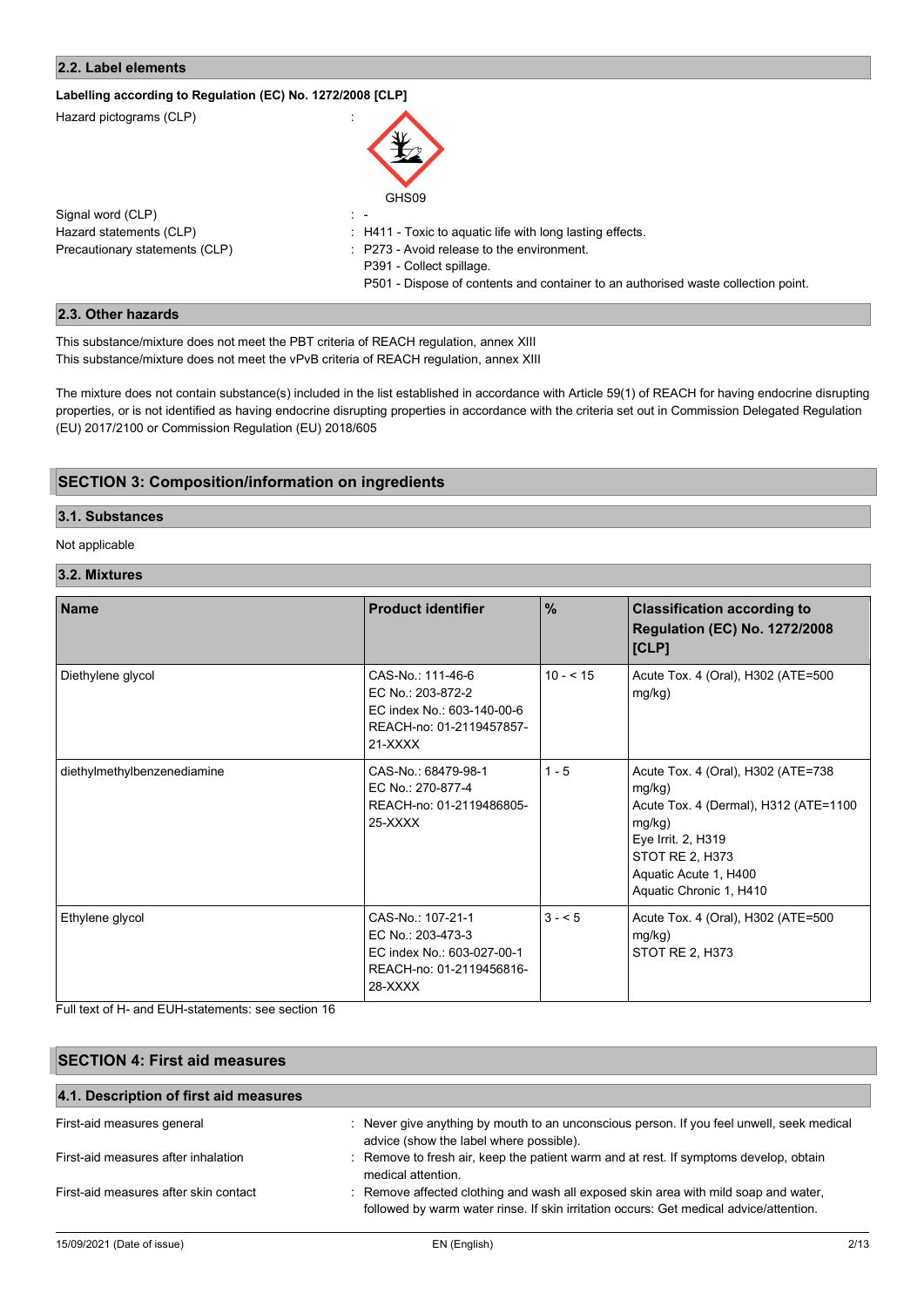| First-aid measures after eye contact<br>First-aid measures after ingestion | : Rinse cautiously with water for several minutes. Ensure that folded skin of eyelids is<br>thoroughly washed with water. Remove contact lenses, if present and easy to do. Continue<br>rinsing. If eye irritation persists: Get medical advice/attention.<br>: Do NOT induce vomiting. Never give anything by mouth to an unconscious person. Rinse<br>mouth. Give 100 - 200 ml of water to drink. Obtain immediate medical attention. |  |
|----------------------------------------------------------------------------|-----------------------------------------------------------------------------------------------------------------------------------------------------------------------------------------------------------------------------------------------------------------------------------------------------------------------------------------------------------------------------------------------------------------------------------------|--|
| 4.2. Most important symptoms and effects, both acute and delayed           |                                                                                                                                                                                                                                                                                                                                                                                                                                         |  |
| Symptoms/effects after skin contact                                        | : May cause slight irritation to the skin.                                                                                                                                                                                                                                                                                                                                                                                              |  |

| Officing chects and shill contact<br>$\sim$ ividy cause slight intraduct to the skin.<br>Symptoms/effects after eye contact<br>$\therefore$ May cause slight irritation to eyes. |  |
|----------------------------------------------------------------------------------------------------------------------------------------------------------------------------------|--|

# **4.3. Indication of any immediate medical attention and special treatment needed**

Treat symptomatically.

# **SECTION 5: Firefighting measures**

| 5.1. Extinguishing media                                        |                                                                                                                                                                            |
|-----------------------------------------------------------------|----------------------------------------------------------------------------------------------------------------------------------------------------------------------------|
| Suitable extinguishing media<br>Unsuitable extinguishing media  | : Carbon dioxide. Dry chemical. For large fire: Water spray.<br>: Do not use water jet.                                                                                    |
| 5.2. Special hazards arising from the substance or mixture      |                                                                                                                                                                            |
| Fire hazard<br>Hazardous decomposition products in case of fire | : Not flammable. Will burn if heated.<br>: Carbon monoxide. Carbon dioxide. Nitrogen oxides.                                                                               |
| 5.3. Advice for firefighters                                    |                                                                                                                                                                            |
| Firefighting instructions                                       | : Cool closed containers exposed to fire with water spray. Exercise caution when fighting any<br>chemical fire. Prevent fire fighting water from entering the environment. |
| Protection during firefighting                                  | : As in any fire, wear self-contained breathing apparatus and full protective gear.                                                                                        |

| 6.1. Personal precautions, protective equipment and emergency procedures |                                                                                                                               |  |
|--------------------------------------------------------------------------|-------------------------------------------------------------------------------------------------------------------------------|--|
| 6.1.1. For non-emergency personnel                                       |                                                                                                                               |  |
| Emergency procedures                                                     | : Ventilate area. Avoid inhalation of vapours. Avoid contact with eyes, skin and clothing.<br>Evacuate unnecessary personnel. |  |
| 6.1.2. For emergency responders                                          |                                                                                                                               |  |
| Protective equipment                                                     | : Use personal protective equipment as required. See Section 8.                                                               |  |
| Emergency procedures                                                     | : Ventilate area. Avoid inhalation of vapours. Avoid contact with eyes, skin and clothing.                                    |  |

Do not allow to enter drains or water courses. Notify authorities if product enters sewers or public waters.

| 6.3. Methods and material for containment and cleaning up |                                                                                                                                                                                  |  |
|-----------------------------------------------------------|----------------------------------------------------------------------------------------------------------------------------------------------------------------------------------|--|
| For containment<br>Methods for cleaning up                | : Stop leak, if possible without risk. Dam up the liquid spill.<br>: Absorb with earth, sand or other non-combustible material and transfer to containers for<br>later disposal. |  |
|                                                           |                                                                                                                                                                                  |  |

# **6.4. Reference to other sections**

SECTION 8: Exposure controls/personal protection. SECTION 13: Disposal considerations.

| <b>SECTION 7: Handling and storage</b> |                                                                                                                                                        |
|----------------------------------------|--------------------------------------------------------------------------------------------------------------------------------------------------------|
| 7.1. Precautions for safe handling     |                                                                                                                                                        |
| Precautions for safe handling          | : Avoid contact with skin, eyes and clothing. Avoid inhalation of vapours. Provide good<br>ventilation in process area to prevent formation of vapour. |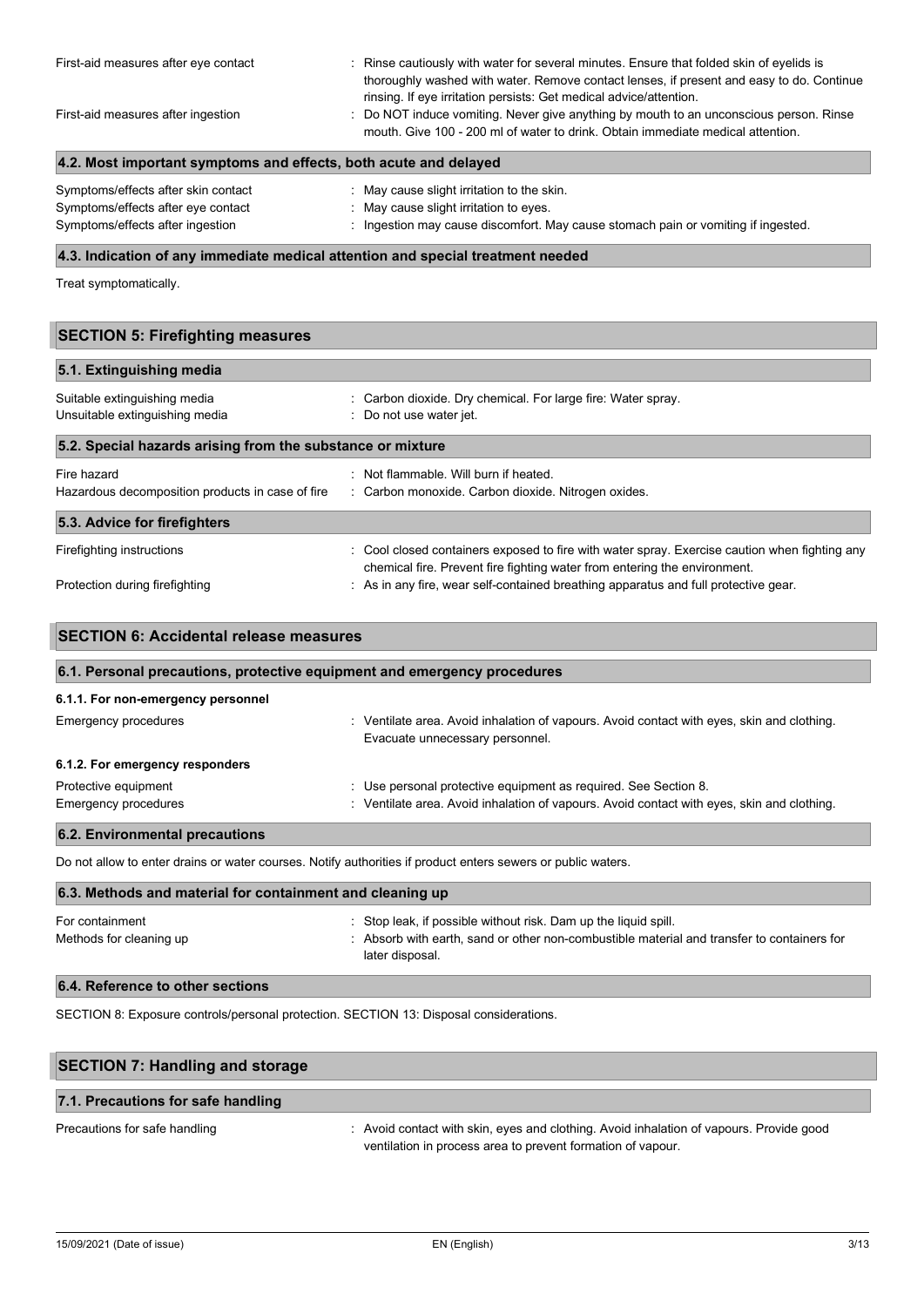Hygiene measures **interpretatal in accordance with good industrial hygiene and safety practice. Do not eat, drink or** smoke when using this product. Wash hands and other exposed areas with mild soap and water before eating, drinking or smoking and when leaving work. Take off contaminated clothing and wash it before reuse.

# **7.2. Conditions for safe storage, including any incompatibilities**

| Storage conditions     | : Store tightly closed in a dry, cool and well-ventilated place. Special Sensitivity - Opened<br>containers should be protected with a dry air or nitrogen padding. A drierrite or silica gel<br>drying system on the vents can also be used. Protect from moisture. |
|------------------------|----------------------------------------------------------------------------------------------------------------------------------------------------------------------------------------------------------------------------------------------------------------------|
| Incompatible materials | : Strong oxidising agents. Strong alkalis. Strong acids. Copper. Copper alloys. zinc. Avoid<br>unintented contact with Isocyanates.                                                                                                                                  |
| Storage temperature    | $\therefore$ -18 – 30 °C Do not exceed 49°C                                                                                                                                                                                                                          |

# **7.3. Specific end use(s)**

Thermal Efficient PU For Aluminium Fenestration Products.

# **SECTION 8: Exposure controls/personal protection**

### **8.1. Control parameters**

### **8.1.1. National occupational exposure and biological limit values**

| Diethylene glycol (111-46-6)                         |                                       |  |
|------------------------------------------------------|---------------------------------------|--|
| <b>Ireland - Occupational Exposure Limits</b>        |                                       |  |
| Local name                                           | Diethylene glycol                     |  |
| OEL (8 hours ref) (mg/m <sup>3</sup> )               | 100 mg/m $3$                          |  |
| OEL TWA [2]                                          | 23 ppm                                |  |
| Regulatory reference                                 | Chemical Agents Code of Practice 2021 |  |
| <b>United Kingdom - Occupational Exposure Limits</b> |                                       |  |
| Local name                                           | 2,2'-Oxydiethanol                     |  |
| WEL TWA (mg/m <sup>3</sup> )                         | 101 mg/m $3$                          |  |
| WEL TWA (ppm)                                        | 23 ppm                                |  |
| Regulatory reference                                 | EH40/2005 (Fourth edition, 2020). HSE |  |
| Ethylene glycol (107-21-1)                           |                                       |  |
| EU - Indicative Occupational Exposure Limit (IOEL)   |                                       |  |
| Local name                                           | Ethylene glycol                       |  |
| IOELV TWA (mg/m <sup>3</sup> )                       | 52 mg/ $m3$                           |  |
| IOELV TWA (ppm)                                      | 20 ppm                                |  |
| IOELV STEL (mg/m <sup>3</sup> )                      | 104 mg/m <sup>3</sup>                 |  |
| IOELV STEL (ppm)                                     | 40 ppm                                |  |
| <b>Notes</b>                                         | Skin                                  |  |
| Regulatory reference                                 | COMMISSION DIRECTIVE 2000/39/EC       |  |
| <b>Ireland - Occupational Exposure Limits</b>        |                                       |  |
| Local name                                           | Ethane-1,2-diol, particulate          |  |
| OEL (8 hours ref) (mg/m <sup>3</sup> )               | $10 \text{ mg/m}^3$<br>52 mg/ $m3$    |  |
| OEL TWA [2]                                          | 20 ppm                                |  |
| OEL (15 min ref) (mg/m3)                             | 104 mg/m $3$                          |  |
| OEL STEL [ppm]                                       | 40 ppm                                |  |
| Notes (IE)                                           | Sk, IOELV                             |  |
| Regulatory reference                                 | Chemical Agents Code of Practice 2020 |  |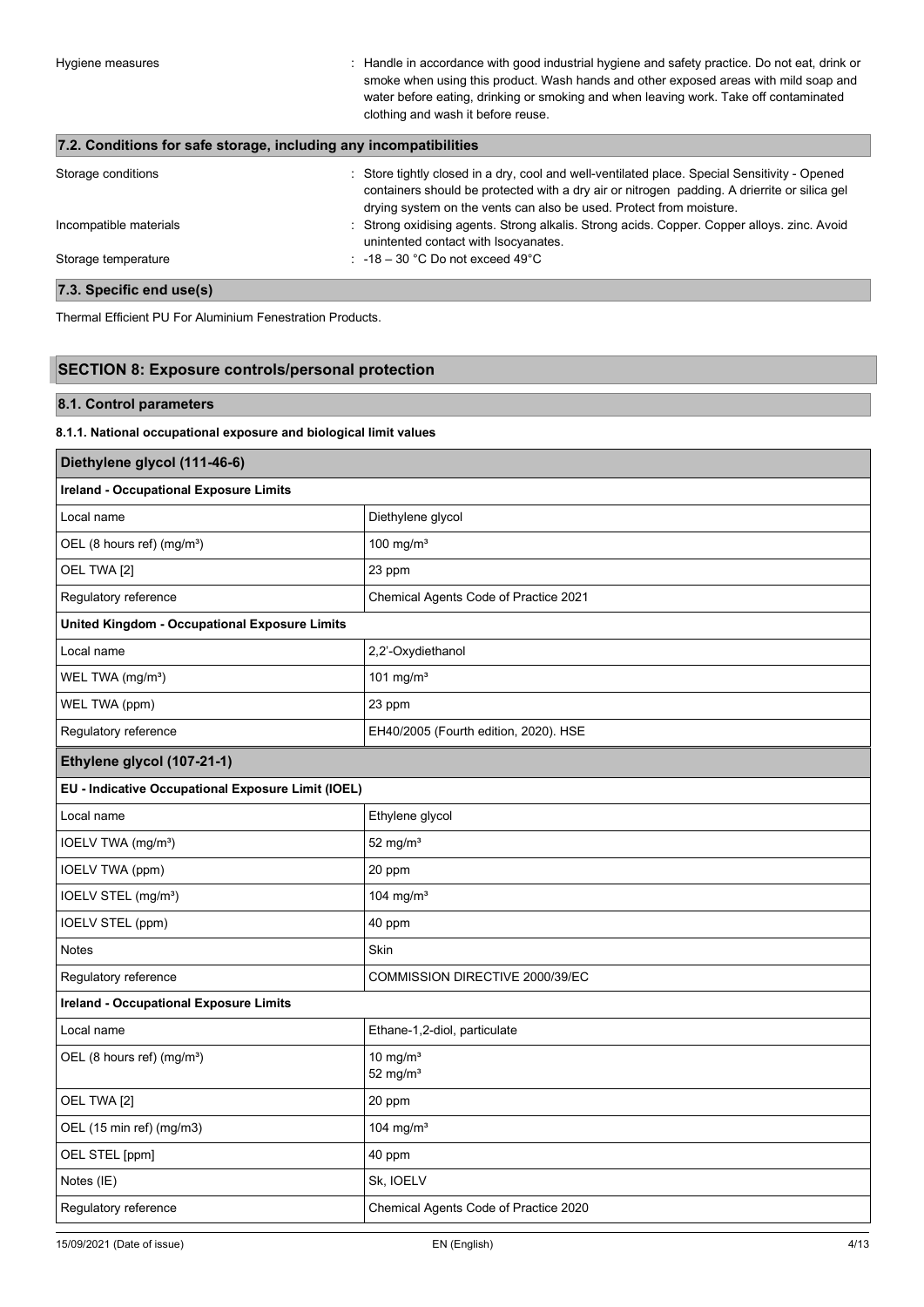| Ethylene glycol (107-21-1)                           |                                                                                                                                                                |  |
|------------------------------------------------------|----------------------------------------------------------------------------------------------------------------------------------------------------------------|--|
| <b>United Kingdom - Occupational Exposure Limits</b> |                                                                                                                                                                |  |
| Local name                                           | Ethane-1.2-diol                                                                                                                                                |  |
| WEL TWA (mg/m <sup>3</sup> )                         | 10 mg/m <sup>3</sup> particulate<br>52 mg/m <sup>3</sup> vapour                                                                                                |  |
| WEL TWA (ppm)                                        | 20 ppm vapour                                                                                                                                                  |  |
| WEL STEL (mg/m <sup>3</sup> )                        | 104 mg/m <sup>3</sup> vapour                                                                                                                                   |  |
| WEL STEL (ppm)                                       | 40 ppm vapour                                                                                                                                                  |  |
| Remark (WEL)                                         | Sk (Can be absorbed through the skin. The assigned substances are those for which there<br>are concerns that dermal absorption will lead to systemic toxicity) |  |
| Regulatory reference                                 | EH40/2005 (Fourth edition, 2020). HSE                                                                                                                          |  |

# **8.1.2. Recommended monitoring procedures**

No additional information available

# **8.1.3. Air contaminants formed**

No additional information available

# **8.1.4. DNEL and PNEC**

| Diethylene glycol (111-46-6)             |                          |  |
|------------------------------------------|--------------------------|--|
| <b>DNEL/DMEL (Workers)</b>               |                          |  |
| Long-term - systemic effects, dermal     | 43 mg/kg bodyweight/day  |  |
| Long-term - systemic effects, inhalation | 44 mg/ $m3$              |  |
| Long-term - local effects, inhalation    | $60$ mg/m <sup>3</sup>   |  |
| <b>DNEL/DMEL (General population)</b>    |                          |  |
| Long-term - systemic effects, inhalation | 12 mg/ $m3$              |  |
| Long-term - systemic effects, dermal     | 21 mg/kg bodyweight/day  |  |
| Long-term - local effects, inhalation    | 12 mg/ $m3$              |  |
| <b>PNEC (Water)</b>                      |                          |  |
| PNEC aqua (freshwater)                   | $10$ mg/l                |  |
| PNEC aqua (marine water)                 | $1$ mg/l                 |  |
| PNEC aqua (intermittent, freshwater)     | $10$ mg/l                |  |
| <b>PNEC (Sediment)</b>                   |                          |  |
| PNEC sediment (freshwater)               | 20.9 mg/kg dwt           |  |
| PNEC sediment (marine water)             | 2.09 mg/kg dwt           |  |
| <b>PNEC (Soil)</b>                       |                          |  |
| PNEC soil                                | 1.53 mg/kg dwt           |  |
| <b>PNEC (STP)</b>                        |                          |  |
| PNEC sewage treatment plant              | 199.5 mg/l               |  |
| Ethylene glycol (107-21-1)               |                          |  |
| <b>DNEL/DMEL (Workers)</b>               |                          |  |
| Long-term - systemic effects, dermal     | 106 mg/kg bodyweight/day |  |
| Long-term - local effects, inhalation    | $35$ mg/m <sup>3</sup>   |  |
| <b>DNEL/DMEL (General population)</b>    |                          |  |
| Long-term - systemic effects, dermal     | 53 mg/kg bodyweight/day  |  |
| Long-term - local effects, inhalation    | $7$ mg/m <sup>3</sup>    |  |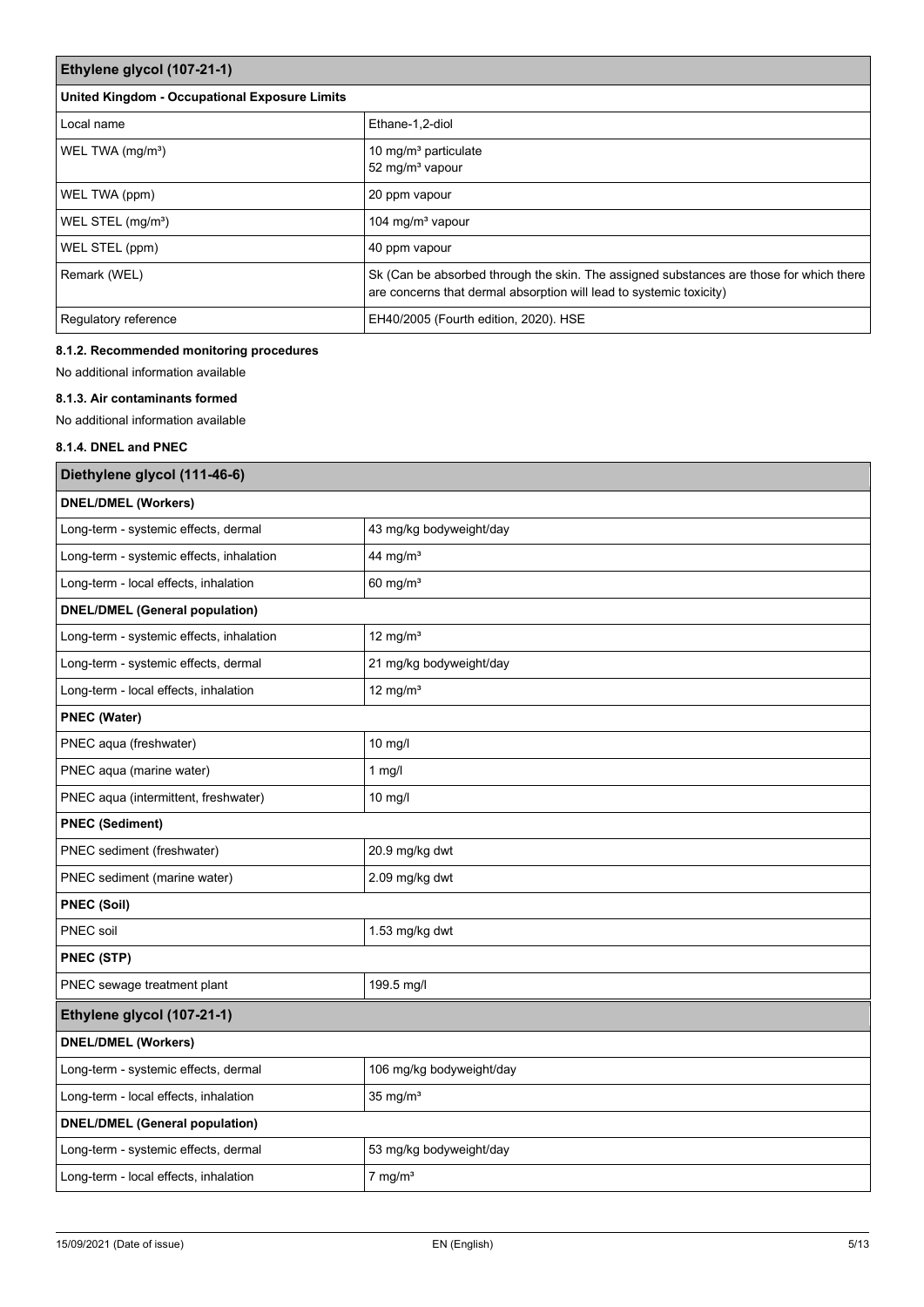| Ethylene glycol (107-21-1)               |                          |  |
|------------------------------------------|--------------------------|--|
| <b>PNEC (Water)</b>                      |                          |  |
| PNEC aqua (freshwater)                   | 10 mg/l                  |  |
| PNEC aqua (marine water)                 | $1$ mg/l                 |  |
| PNEC aqua (intermittent, freshwater)     | 10 mg/l                  |  |
| PNEC aqua (intermittent, marine water)   | 10 mg/l                  |  |
| <b>PNEC (Sediment)</b>                   |                          |  |
| PNEC sediment (freshwater)               | 37 mg/kg dwt             |  |
| PNEC sediment (marine water)             | 3.7 mg/kg dwt            |  |
| <b>PNEC (Soil)</b>                       |                          |  |
| PNEC soil                                | 1.53 mg/kg dwt           |  |
| PNEC (STP)                               |                          |  |
| PNEC sewage treatment plant              | 199.5 mg/l               |  |
| diethylmethylbenzenediamine (68479-98-1) |                          |  |
| <b>DNEL/DMEL (Workers)</b>               |                          |  |
| Long-term - systemic effects, dermal     | 1 mg/kg bodyweight/day   |  |
| Long-term - systemic effects, inhalation | $0.13$ mg/m <sup>3</sup> |  |
| <b>DNEL/DMEL (General population)</b>    |                          |  |
| Long-term - systemic effects, oral       | 0.1 mg/kg bodyweight/day |  |
| Long-term - systemic effects, inhalation | $0.1$ mg/m <sup>3</sup>  |  |
| Long-term - systemic effects, dermal     | 1 mg/kg bodyweight/day   |  |
| <b>PNEC (Water)</b>                      |                          |  |
| PNEC aqua (freshwater)                   | 0.0005 mg/l              |  |
| PNEC aqua (marine water)                 | 0.00005 mg/l             |  |
| PNEC aqua (intermittent, freshwater)     | 0.005 mg/l               |  |
| <b>PNEC (Sediment)</b>                   |                          |  |
| PNEC sediment (freshwater)               | 0.029 mg/kg dwt          |  |
| PNEC sediment (marine water)             | 0.0029 mg/kg dwt         |  |
| <b>PNEC (Soil)</b>                       |                          |  |
| PNEC soil                                | 5.6 µg/kg dw             |  |
| PNEC (Oral)                              |                          |  |
| PNEC oral (secondary poisoning)          | 2 mg/kg food             |  |
| PNEC (STP)                               |                          |  |
| PNEC sewage treatment plant              | $17 \text{ mg/l}$        |  |

### **8.1.5. Control banding**

No additional information available

# **8.2. Exposure controls**

### **8.2.1. Appropriate engineering controls**

### **Appropriate engineering controls:**

Provide good ventilation in process area to prevent formation of vapour. Ensure exposure is below occupational exposure limits (where available). Local exhaust ventilation (LEV) may be required to control inhalation exposure.

### **8.2.2. Personal protection equipment**

### **Personal protective equipment:**

Avoid all unnecessary exposure.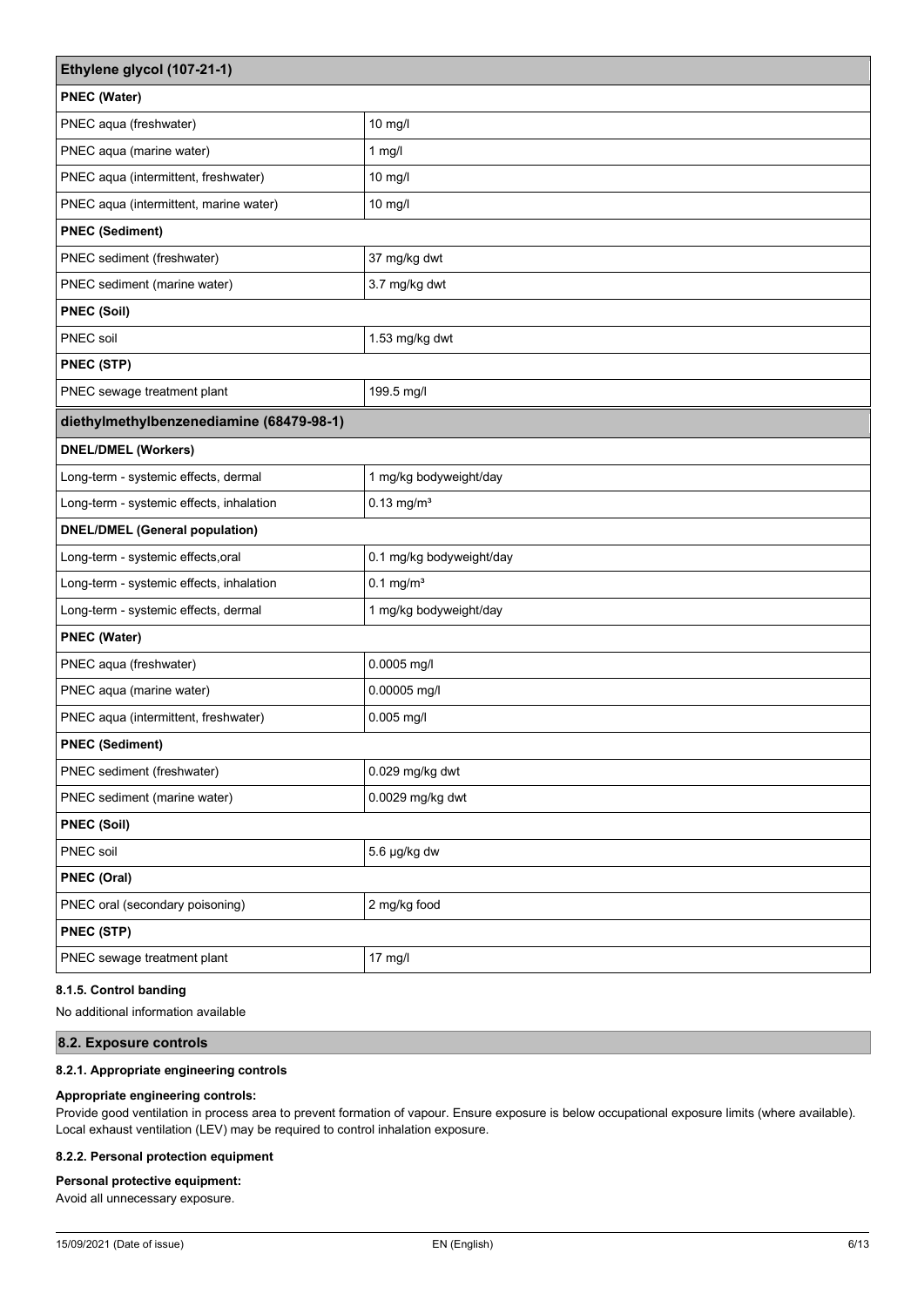#### **8.2.2.1. Eye and face protection**

#### **Eye protection:**

Wear safety glasses with side shields. Standard EN 166 - Personal eye-protection.

#### **8.2.2.2. Skin protection**

# **Skin and body protection:**

Long-sleeved protective clothing

#### **Hand protection:**

Wear protective gloves if skin contact is possible. Standard EN 374 - Protective gloves against chemicals. The exact breakthrough time has to be found out by the manufacturer of the protective gloves and has to be observed. Gloves should be removed and replaced if there are any signs of degradation or breakthrough.

#### **8.2.2.3. Respiratory protection**

#### **Respiratory protection:**

Not required for normal conditions of use. In case of insufficient ventilation, wear suitable respiratory equipment

#### **8.2.2.4. Thermal hazards**

#### **Thermal hazard protection:**

Not required for normal conditions of use.

#### **8.2.3. Environmental exposure controls**

#### **Environmental exposure controls:**

Avoid release to the environment. Contain any spills with dikes or absorbents to prevent migration and entry into sewers or streams.

#### **Other information:**

Do not eat, drink or smoke during use. Handle in accordance with good industrial hygiene and safety procedures.

### **SECTION 9: Physical and chemical properties**

#### **9.1. Information on basic physical and chemical properties**

| Physical state                   |                          | Liquid                       |
|----------------------------------|--------------------------|------------------------------|
| Colour                           |                          | Dark purple to black.        |
| Appearance                       |                          | Liquid.                      |
| Odour                            |                          | slight.                      |
| Odour threshold                  |                          | Not available                |
| Melting point                    |                          | Not available                |
| Freezing point                   |                          | Not available                |
| Boiling point                    |                          | 240 °C                       |
| Flammability                     |                          | Not applicable               |
| <b>Explosive properties</b>      |                          | Not explosive.               |
| Oxidising properties             |                          | Not oxidising.               |
| <b>Explosive limits</b>          |                          | Not available                |
| Lower explosive limit (LEL)      |                          | Not available                |
| Upper explosive limit (UEL)      |                          | Not available                |
| Flash point                      |                          | 131 °C (closed cup)          |
| Auto-ignition temperature        |                          | Not available                |
| Decomposition temperature        |                          | Not available                |
| pH                               |                          | Not available                |
| Viscosity, kinematic             |                          | Not available                |
| Solubility                       |                          | : Water: Slightly miscible   |
| Log Kow                          | $\overline{\phantom{a}}$ | Not available                |
| Vapour pressure                  |                          | $<$ 1 mbar (20 $^{\circ}$ C) |
| Vapour pressure at 50 °C         |                          | 6 mbar                       |
| Density                          |                          | Not available                |
| Relative density                 |                          | Not available                |
| Relative vapour density at 20 °C |                          | Not available                |
| Particle size                    |                          | Not applicable               |
| Particle size distribution       |                          | Not applicable               |
| Particle shape                   |                          | Not applicable               |
| Particle aspect ratio            |                          | Not applicable               |
| Particle aggregation state       |                          | Not applicable               |
| Particle agglomeration state     |                          | Not applicable               |
| Particle specific surface area   |                          | Not applicable               |
| Particle dustiness               |                          | Not applicable               |
|                                  |                          |                              |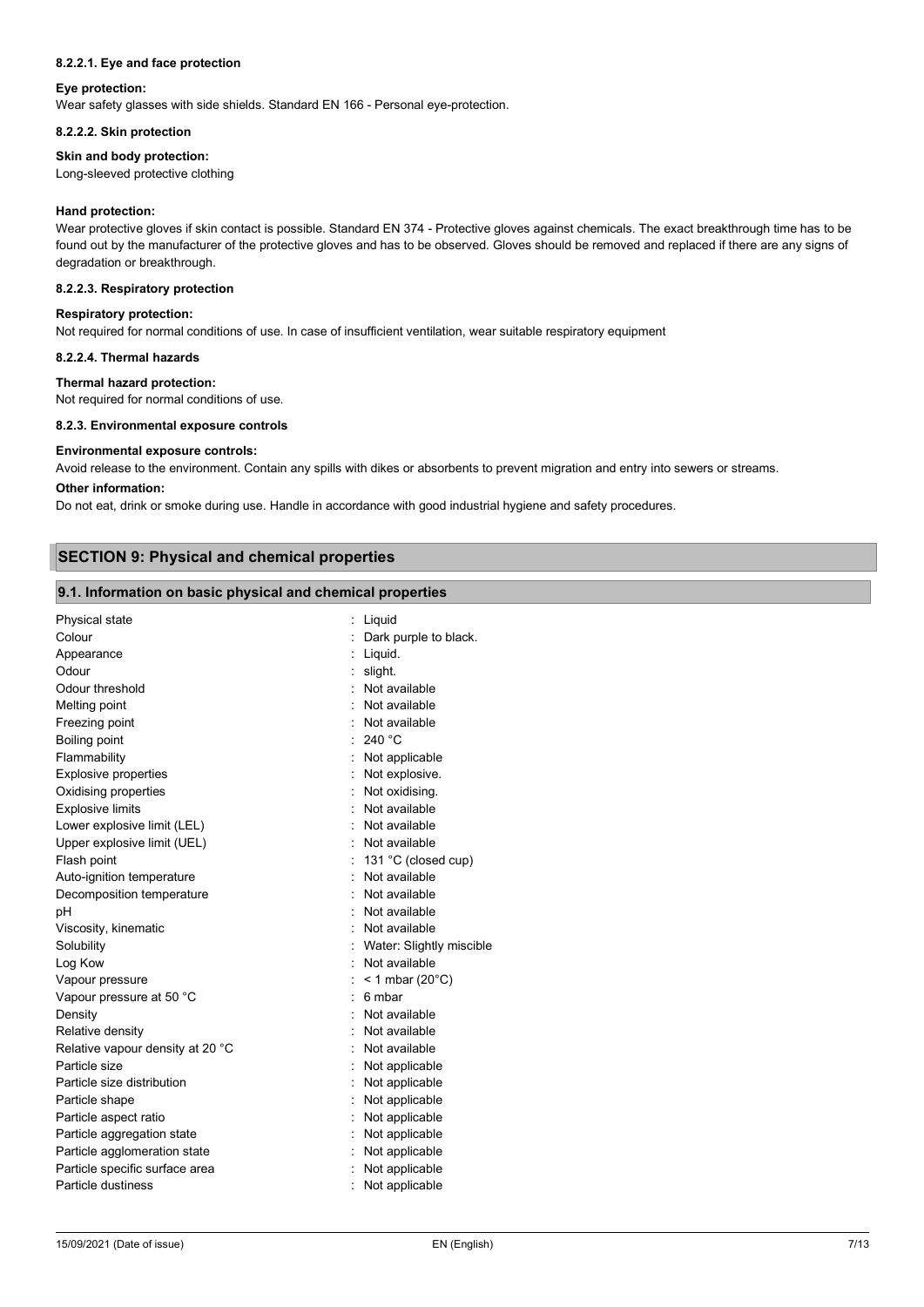### **9.2. Other information**

### **9.2.1. Information with regard to physical hazard classes**

No additional information available

#### **9.2.2. Other safety characteristics**

Bulk density : 8.96 lb/gal

# **SECTION 10: Stability and reactivity**

### **10.1. Reactivity**

Stable under recommended handling and storage conditions (see section 7).

### **10.2. Chemical stability**

Stable under recommended handling and storage conditions (see section 7).

#### **10.3. Possibility of hazardous reactions**

None known.

### **10.4. Conditions to avoid**

High temperature. Protect from moisture.

# **10.5. Incompatible materials**

Strong oxidising agents. Strong alkalis. Strong acids. Copper alloys. copper. Zinc. Avoid unintented contact with Isocyanates.

# **10.6. Hazardous decomposition products**

Carbon monoxide. Carbon dioxide. Nitrogen oxides.

# **SECTION 11: Toxicological information**

| 11.1. Information on hazard classes as defined in Regulation (EC) No 1272/2008                                                                                                                                                                                                                                                                                                                                                             |
|--------------------------------------------------------------------------------------------------------------------------------------------------------------------------------------------------------------------------------------------------------------------------------------------------------------------------------------------------------------------------------------------------------------------------------------------|
| Not classified<br>Not classified<br>Not classified<br>Based on available data, the classification criteria are not met                                                                                                                                                                                                                                                                                                                     |
|                                                                                                                                                                                                                                                                                                                                                                                                                                            |
| 13300 mg/kg                                                                                                                                                                                                                                                                                                                                                                                                                                |
| > 4.6 mg/l - 4 Hours (aerosol)                                                                                                                                                                                                                                                                                                                                                                                                             |
|                                                                                                                                                                                                                                                                                                                                                                                                                                            |
| 7712 mg/kg                                                                                                                                                                                                                                                                                                                                                                                                                                 |
| > 3500 mg/kg (mouse)                                                                                                                                                                                                                                                                                                                                                                                                                       |
| $> 2.5$ mg/l - 6 Hours (mist)                                                                                                                                                                                                                                                                                                                                                                                                              |
|                                                                                                                                                                                                                                                                                                                                                                                                                                            |
| 738 mg/kg                                                                                                                                                                                                                                                                                                                                                                                                                                  |
| > 2000 mg/kg                                                                                                                                                                                                                                                                                                                                                                                                                               |
| Not classified<br>Based on available data, the classification criteria are not met<br>Not classified<br>Based on available data, the classification criteria are not met<br>Not classified<br>Based on available data, the classification criteria are not met<br>Not classified<br>Based on available data, the classification criteria are not met<br>Not classified<br>Based on available data, the classification criteria are not met |
|                                                                                                                                                                                                                                                                                                                                                                                                                                            |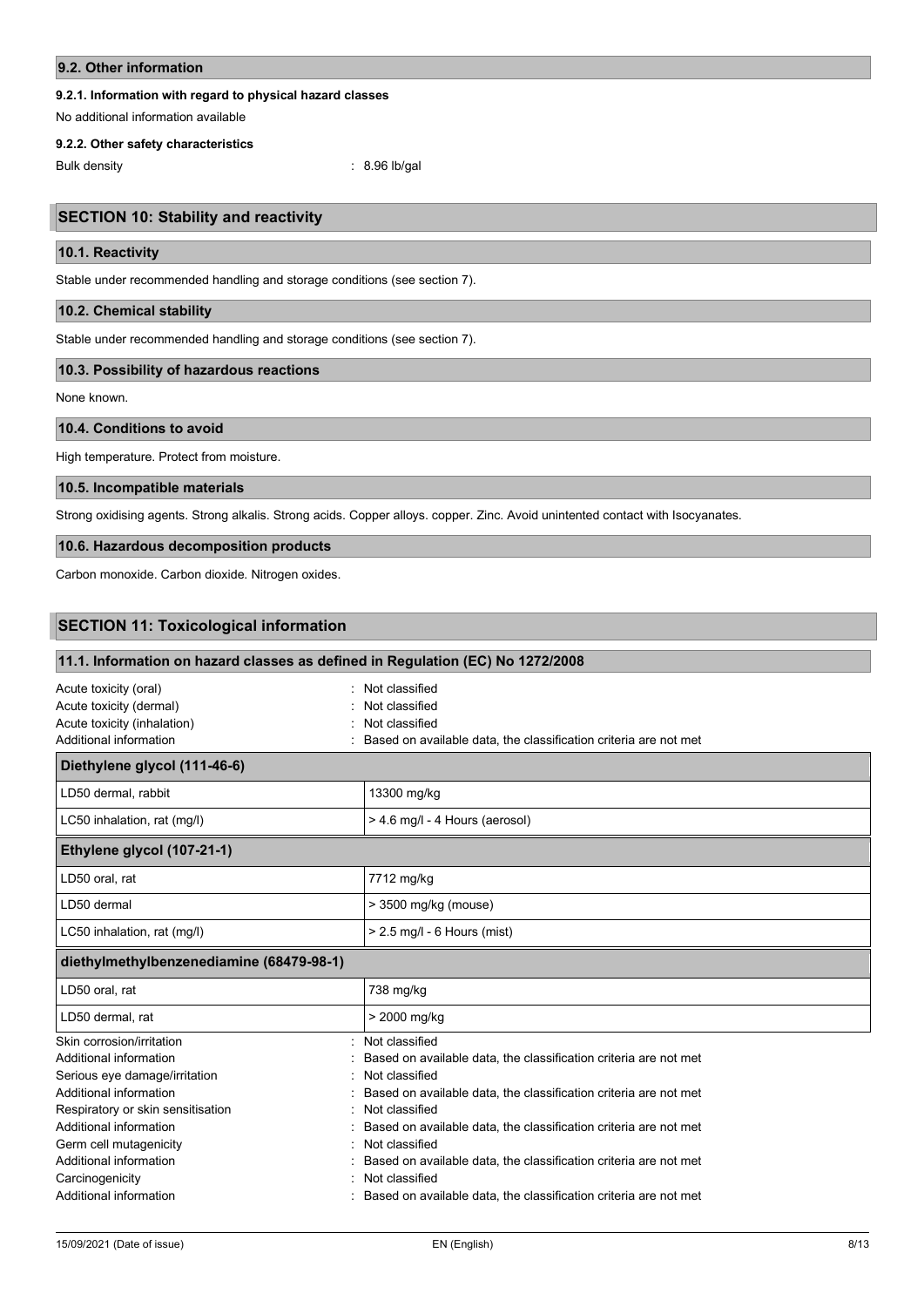| Reproductive toxicity                                               | : Not classified                                                                                                                                                  |
|---------------------------------------------------------------------|-------------------------------------------------------------------------------------------------------------------------------------------------------------------|
| Additional information                                              | Based on available data, the classification criteria are not met                                                                                                  |
| STOT-single exposure                                                | Not classified                                                                                                                                                    |
| Additional information                                              | Based on available data, the classification criteria are not met                                                                                                  |
| STOT-repeated exposure                                              | Not classified                                                                                                                                                    |
| Additional information                                              | Based on available data, the classification criteria are not met                                                                                                  |
| Ethylene glycol (107-21-1)                                          |                                                                                                                                                                   |
| STOT-repeated exposure                                              | May cause damage to organs (kidneys) through prolonged or repeated exposure (oral).                                                                               |
| diethylmethylbenzenediamine (68479-98-1)                            |                                                                                                                                                                   |
| STOT-repeated exposure                                              | May cause damage to organs through prolonged or repeated exposure.                                                                                                |
| Aspiration hazard                                                   | Not classified                                                                                                                                                    |
| Additional information                                              | Based on available data, the classification criteria are not met                                                                                                  |
| 11.2. Information on other hazards                                  |                                                                                                                                                                   |
| 11.2.1. Endocrine disrupting properties                             |                                                                                                                                                                   |
| Adverse health effects caused by endocrine<br>disrupting properties | : No additional information available                                                                                                                             |
| 11.2.2. Other information                                           |                                                                                                                                                                   |
| Potential adverse human health effects and<br>symptoms              | : May cause slight irritation to the skin, May cause slight irritation to eyes, Ingestion may<br>cause discomfort, May cause stomach pain or vomiting if ingested |

| <b>SECTION 12: Ecological information</b>                                                                                                                                                             |                                                                 |  |
|-------------------------------------------------------------------------------------------------------------------------------------------------------------------------------------------------------|-----------------------------------------------------------------|--|
| 12.1. Toxicity                                                                                                                                                                                        |                                                                 |  |
| Hazardous to the aquatic environment, short-term<br>: Not classified<br>(acute)<br>Hazardous to the aquatic environment, long-term<br>: Toxic to aquatic life with long lasting effects.<br>(chronic) |                                                                 |  |
| Diethylene glycol (111-46-6)                                                                                                                                                                          |                                                                 |  |
| LC50 fish                                                                                                                                                                                             | 75200 mg/l - 96 Hours (Pimephales promelas)                     |  |
| EC50 Daphnia                                                                                                                                                                                          | > 10000 mg/l - 24 Hours (Daphnia magna)                         |  |
| Ethylene glycol (107-21-1)                                                                                                                                                                            |                                                                 |  |
| LC50 fish                                                                                                                                                                                             | > 72860 mg/l - 96 Hours (Pimephales promelas)(EPA 600/4-90/027) |  |
| EC50 Daphnia                                                                                                                                                                                          | > 100 mg/l - 48 Hours (Daphnia magna)(OECD 202 method)          |  |
| EC50 72h - Algae [1]                                                                                                                                                                                  | > 100 mg/l - 72 Hours (Scenedesmus quadricauda)                 |  |
| diethylmethylbenzenediamine (68479-98-1)                                                                                                                                                              |                                                                 |  |
| LC50 fish                                                                                                                                                                                             | 200 mg/l - 48 Hours (Leuciscus idus)                            |  |
| EC50 Daphnia                                                                                                                                                                                          | 0.5 mg/l - 48 Hours (Daphnia magna)                             |  |
| ErC50 algae                                                                                                                                                                                           | 104 mg/l - 72 Hours (Desmodesmus subspicatus)                   |  |
| NOEC chronic algae                                                                                                                                                                                    | 54 mg/l - 72 Hours (Desmodesmus subspicatus)                    |  |
| 12.2. Persistence and degradability                                                                                                                                                                   |                                                                 |  |
| <b>Universal No-Tape SP 304 EU</b>                                                                                                                                                                    |                                                                 |  |

| Universal No-Tape SP 304 EU   |                                         |  |
|-------------------------------|-----------------------------------------|--|
| Persistence and degradability | No information available.               |  |
| Ethylene glycol (107-21-1)    |                                         |  |
| Persistence and degradability | Readily biodegradable.                  |  |
| Biodegradation                | 90 - 100 % - 10 days (OECD 301A method) |  |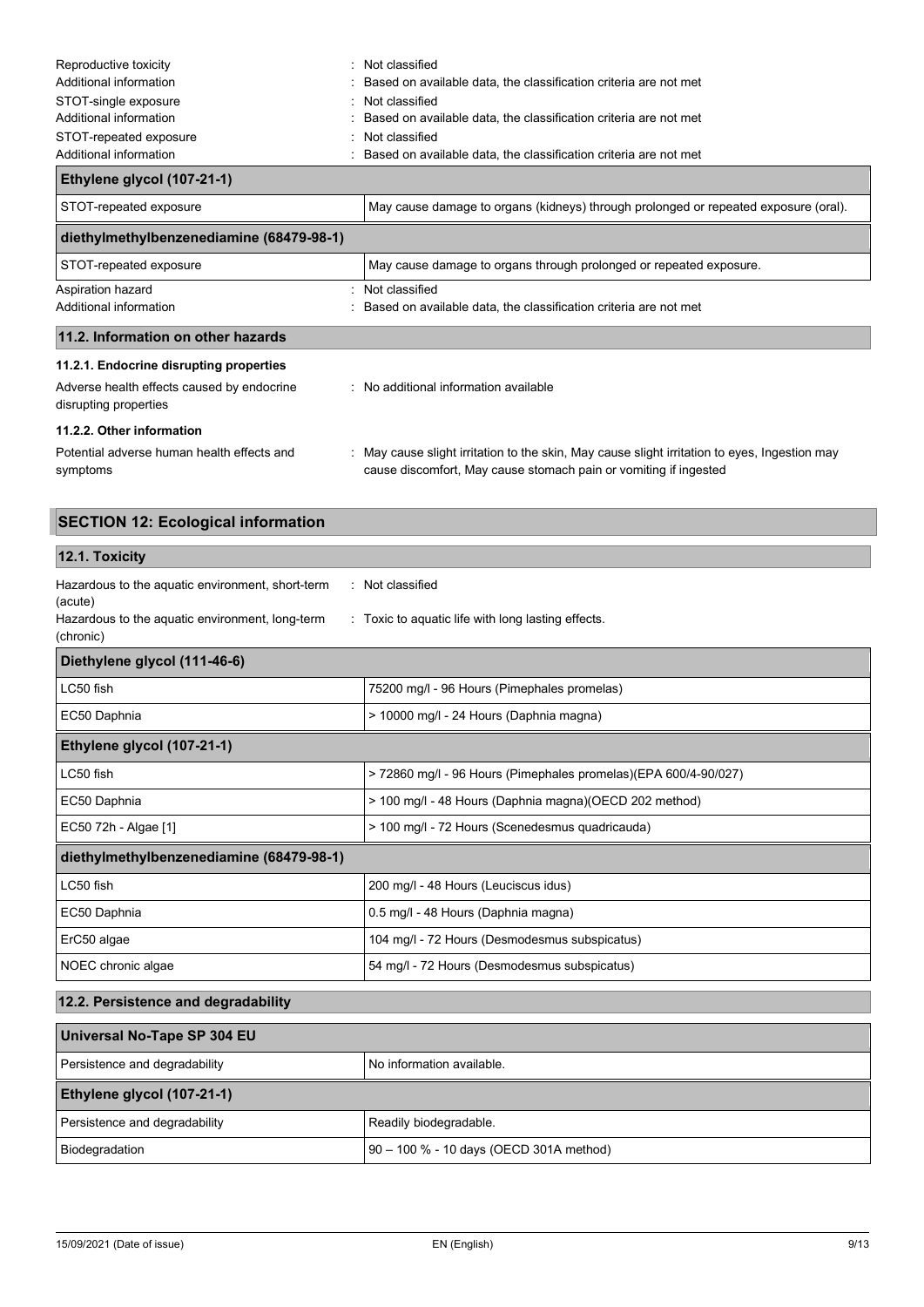| 12.3. Bioaccumulative potential                                                        |                                                                                                                                                                                                                                                                                                   |  |
|----------------------------------------------------------------------------------------|---------------------------------------------------------------------------------------------------------------------------------------------------------------------------------------------------------------------------------------------------------------------------------------------------|--|
| Universal No-Tape SP 304 EU                                                            |                                                                                                                                                                                                                                                                                                   |  |
| Bioaccumulative potential                                                              | No information available.                                                                                                                                                                                                                                                                         |  |
| Diethylene glycol (111-46-6)                                                           |                                                                                                                                                                                                                                                                                                   |  |
| Log Pow                                                                                | $-1.98$                                                                                                                                                                                                                                                                                           |  |
| Ethylene glycol (107-21-1)                                                             |                                                                                                                                                                                                                                                                                                   |  |
| Log Pow                                                                                | $-1.36(25 °C)$                                                                                                                                                                                                                                                                                    |  |
| diethylmethylbenzenediamine (68479-98-1)                                               |                                                                                                                                                                                                                                                                                                   |  |
| BCF - Fish [1]                                                                         | 2.75 l/kg                                                                                                                                                                                                                                                                                         |  |
| Log Pow                                                                                | 1.38                                                                                                                                                                                                                                                                                              |  |
| 12.4. Mobility in soil                                                                 |                                                                                                                                                                                                                                                                                                   |  |
| Universal No-Tape SP 304 EU                                                            |                                                                                                                                                                                                                                                                                                   |  |
| Ecology - soil                                                                         | No information available.                                                                                                                                                                                                                                                                         |  |
| Diethylene glycol (111-46-6)                                                           |                                                                                                                                                                                                                                                                                                   |  |
| Log Koc                                                                                | 0                                                                                                                                                                                                                                                                                                 |  |
| Ethylene glycol (107-21-1)                                                             |                                                                                                                                                                                                                                                                                                   |  |
| Log Koc                                                                                | $0$ (QSAR)                                                                                                                                                                                                                                                                                        |  |
| diethylmethylbenzenediamine (68479-98-1)                                               |                                                                                                                                                                                                                                                                                                   |  |
| Log Koc                                                                                | 2.74                                                                                                                                                                                                                                                                                              |  |
| 12.5. Results of PBT and vPvB assessment                                               |                                                                                                                                                                                                                                                                                                   |  |
| Universal No-Tape SP 304 EU                                                            |                                                                                                                                                                                                                                                                                                   |  |
| This substance/mixture does not meet the PBT criteria of REACH regulation, annex XIII  |                                                                                                                                                                                                                                                                                                   |  |
| This substance/mixture does not meet the vPvB criteria of REACH regulation, annex XIII |                                                                                                                                                                                                                                                                                                   |  |
| 12.6. Endocrine disrupting properties                                                  |                                                                                                                                                                                                                                                                                                   |  |
| No additional information available                                                    |                                                                                                                                                                                                                                                                                                   |  |
| 12.7. Other adverse effects                                                            |                                                                                                                                                                                                                                                                                                   |  |
| No additional information available                                                    |                                                                                                                                                                                                                                                                                                   |  |
| <b>SECTION 13: Disposal considerations</b>                                             |                                                                                                                                                                                                                                                                                                   |  |
| 13.1. Waste treatment methods                                                          |                                                                                                                                                                                                                                                                                                   |  |
| Waste disposal recommendations                                                         | Dispose in a safe manner in accordance with local/national regulations. Empty containers<br>should be taken to an approved waste handling site for recycling or disposal. The correct<br>waste code must be determined by the producer of the waste, based on how the waste has<br>been produced. |  |
| Ecology - waste materials                                                              | Avoid release to the environment.                                                                                                                                                                                                                                                                 |  |
| <b>SECTION 14: Transport information</b>                                               |                                                                                                                                                                                                                                                                                                   |  |
| In accordance with ADR / IMDG / IATA                                                   |                                                                                                                                                                                                                                                                                                   |  |
| 14.1. UN number or ID number                                                           |                                                                                                                                                                                                                                                                                                   |  |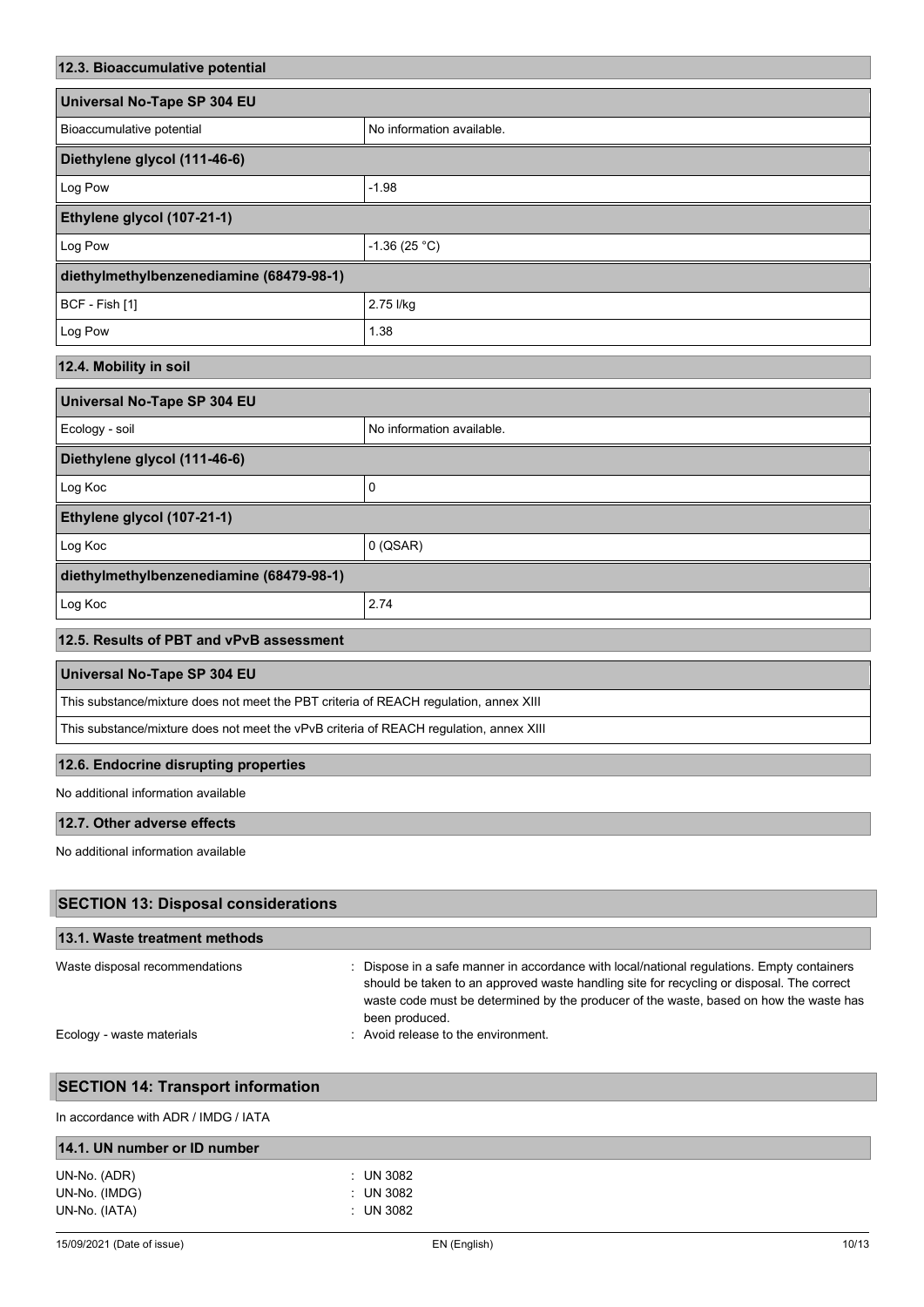| 14.2. UN proper shipping name         |                                                                                                                          |
|---------------------------------------|--------------------------------------------------------------------------------------------------------------------------|
| Proper Shipping Name                  | : ENVIRONMENTALLY HAZARDOUS SUBSTANCE, LIQUID, N.O.S.<br>(diethylmethylbenzenediamine)                                   |
| Proper Shipping Name (IMDG)           | ENVIRONMENTALLY HAZARDOUS SUBSTANCE, LIQUID, N.O.S.<br>(diethylmethylbenzenediamine)                                     |
| Proper Shipping Name (IATA)           | Environmentally hazardous substance, liquid, n.o.s. (diethylmethylbenzenediamine)                                        |
| Transport document description (ADR)  | : UN 3082 ENVIRONMENTALLY HAZARDOUS SUBSTANCE, LIQUID, N.O.S.<br>(diethylmethylbenzenediamine), 9, III, (-)              |
| Transport document description (IMDG) | : UN 3082 ENVIRONMENTALLY HAZARDOUS SUBSTANCE, LIQUID, N.O.S.<br>(diethylmethylbenzenediamine), 9, III, MARINE POLLUTANT |
| Transport document description (IATA) | : UN 3082 Environmentally hazardous substance, liquid, n.o.s.<br>(diethylmethylbenzenediamine), 9, III                   |
| 14.3. Transport hazard class(es)      |                                                                                                                          |

| <b>ADR</b>                       |        |
|----------------------------------|--------|
| Transport hazard class(es) (ADR) | : 9    |
| Hazard labels                    | : 9    |
|                                  | t<br>9 |

#### **IMDG**

Transport hazard class(es) (IMDG) : 9<br>Danger labels (IMDG) : 9 Danger labels (IMDG)



# **IATA**

| IAIA<br>Transport hazard class(es) (IATA)<br>Danger labels (IATA) | $\therefore$ 9<br>:9                     |
|-------------------------------------------------------------------|------------------------------------------|
|                                                                   |                                          |
| 14.4. Packing group                                               |                                          |
| Packing group                                                     | $\pm$ 111                                |
| Packing group (IMDG)                                              | $\pm$ 111                                |
| Packing group (IATA)                                              | $\pm$ 111                                |
| 14.5. Environmental hazards                                       |                                          |
| Dangerous for the environment                                     | : Yes                                    |
| Marine pollutant                                                  | : Yes                                    |
| Other information                                                 | : No supplementary information available |
| 14.6. Special precautions for user                                |                                          |

# **Overland transport**

Tunnel restriction code (ADR) : -

### **Transport by sea**

No data available

### **Air transport**

No data available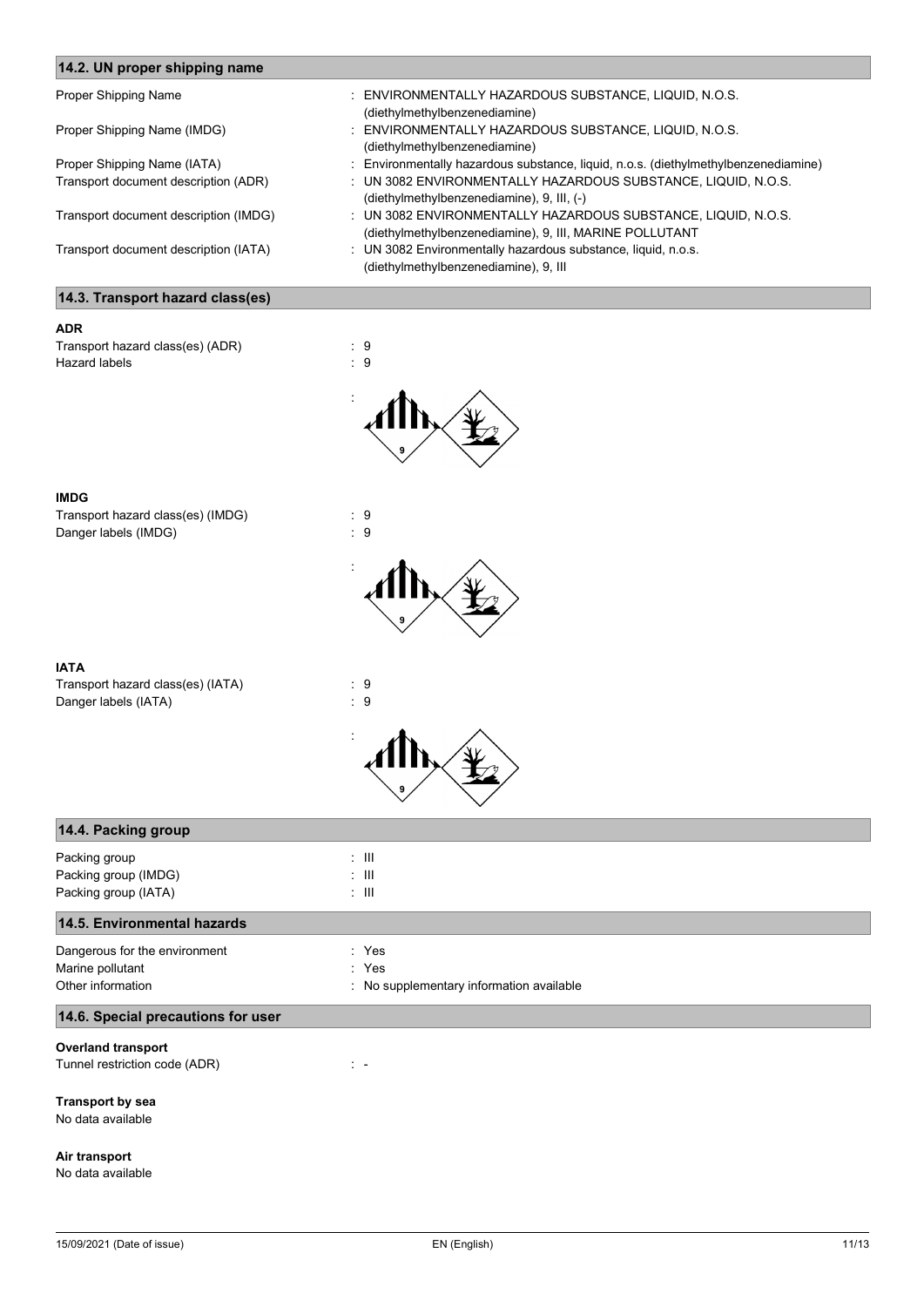Not applicable

# **SECTION 15: Regulatory information**

# **15.1. Safety, health and environmental regulations/legislation specific for the substance or mixture**

### **15.1.1. EU-Regulations**

### **EU restriction list (REACH Annex XVII)**

| Reference code | Applicable on                                                                                               | <b>Entry title or description</b>                                                                                                                                                                                                                                                                                          |
|----------------|-------------------------------------------------------------------------------------------------------------|----------------------------------------------------------------------------------------------------------------------------------------------------------------------------------------------------------------------------------------------------------------------------------------------------------------------------|
| 3.             | Universal No-Tape SP<br>304 EU; Diethylene<br>glycol ; Ethylene glycol ;<br>diethylmethylbenzenedia<br>mine | Liquid substances or mixtures which are regarded as dangerous in accordance with<br>Directive 1999/45/EC or are fulfilling the criteria for any of the following hazard classes or<br>categories set out in Annex I to Regulation (EC) No 1272/2008                                                                        |
| 3(b)           | Diethylene glycol;<br>Ethylene glycol;<br>diethylmethylbenzenedia<br>mine                                   | Substances or mixtures fulfilling the criteria for any of the following hazard classes or<br>categories set out in Annex I to Regulation (EC) No 1272/2008: Hazard classes 3.1 to 3.6,<br>3.7 adverse effects on sexual function and fertility or on development, 3.8 effects other<br>than narcotic effects, 3.9 and 3.10 |
| 3(c)           | Universal No-Tape SP<br>304 EU :<br>diethylmethylbenzenedia<br>mine                                         | Substances or mixtures fulfilling the criteria for any of the following hazard classes or<br>categories set out in Annex I to Regulation (EC) No 1272/2008: Hazard class 4.1                                                                                                                                               |

Contains no substance on the REACH candidate list

Contains no REACH Annex XIV substances

Contains no substance subject to Regulation (EU) No 649/2012 of the European Parliament and of the Council of 4 July 2012 concerning the export and import of hazardous chemicals.

Contains no substance subject to Regulation (EU) No 2019/1021 of the European Parliament and of the Council of 20 June 2019 on persistent organic pollutants

#### **15.1.2. National regulations**

No additional information available

# **15.2. Chemical safety assessment**

No chemical safety assessment has been carried out

# **SECTION 16: Other information**

| Abbreviations and acronyms                                                                      |  |  |
|-------------------------------------------------------------------------------------------------|--|--|
| ADR (Accord européen relatif au transport international des marchandises Dangereuses par Route) |  |  |
| BCF (Bioconcentration factor)                                                                   |  |  |
| CAS (Chemical Abstracts Service) number                                                         |  |  |
| CLP (Classification, Labeling and Packaging)                                                    |  |  |
| DNEL (Derived No Effect Level)                                                                  |  |  |
| EC (European Community)                                                                         |  |  |
| EC50 (Effective Concentration 50%)                                                              |  |  |
| EN (European Norm)                                                                              |  |  |
| IARC (International Agency for Research on Cancer)                                              |  |  |
| IATA (International Air Transport Association)                                                  |  |  |
| IBC (Intermediate Bulk Container)                                                               |  |  |
| IMDG (International Maritime Dangerous Goods Code)                                              |  |  |
| <b>IOELV</b> (Indicative Occupational Exposure Limit)                                           |  |  |
| Koc (Soil adsorption coefficient)                                                               |  |  |
| LC50 (Lethal Concentration 50%)                                                                 |  |  |
| LD50 (Lethal Dose 50%)                                                                          |  |  |
| OECD (Organisation for Economic Co-operation and Development)                                   |  |  |
| OEL (Occupational exposure limit)                                                               |  |  |
| NOEC (No Observed Effect Concentration)                                                         |  |  |
| PBT (Persistent, Bioaccumulative and Toxic)                                                     |  |  |
| PNEC (Predicted No Effect Concentration)                                                        |  |  |
| <b>QSAR (Quantitative Structure-Activity Relationship)</b>                                      |  |  |